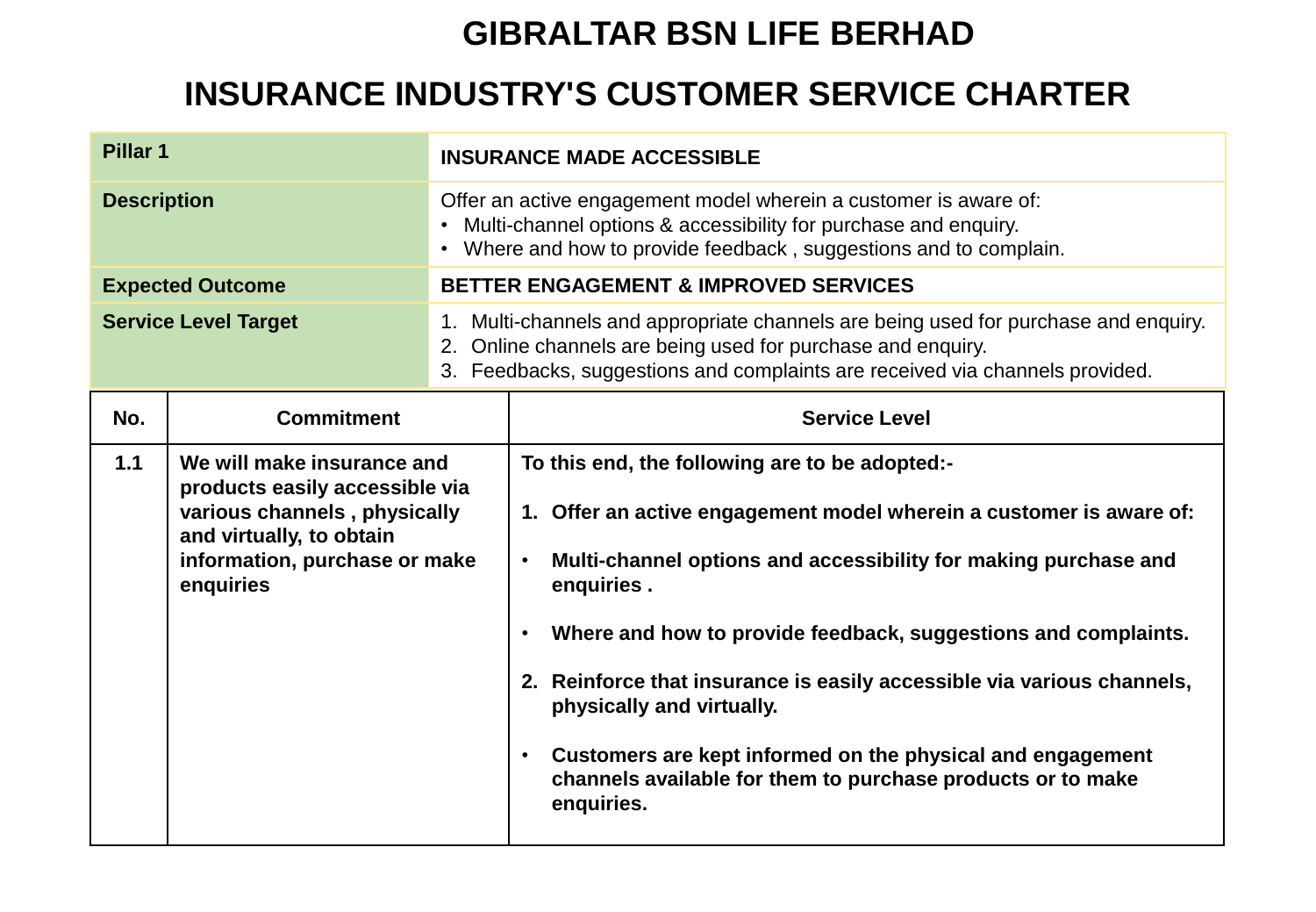|                                                                                                                      | • Specifically, customers should have access to the following:                                                                                                                                                                                                                                                                                                                                                                                                                                                                                                                                                                                                                                                                                                                                                                                                                                                                                                                                                      |
|----------------------------------------------------------------------------------------------------------------------|---------------------------------------------------------------------------------------------------------------------------------------------------------------------------------------------------------------------------------------------------------------------------------------------------------------------------------------------------------------------------------------------------------------------------------------------------------------------------------------------------------------------------------------------------------------------------------------------------------------------------------------------------------------------------------------------------------------------------------------------------------------------------------------------------------------------------------------------------------------------------------------------------------------------------------------------------------------------------------------------------------------------|
| 1.2<br>We will actively seek feedback,<br>suggestions or complaints on<br>how insurers can serve<br>customers better | ○ Corporate website @ https://www.gibraltarbsn.com<br>○ Self-service customer web portal @<br>https://cwp.gibraltarbsn.com/egibbsn<br>o List of Branches and Call Center @ https://www.gibraltarbsn.com/our-<br><b>branches</b><br>○ Social Media @ https://www.facebook.com/GibraltarBSN<br>3. Channel availability may vary form time to time, and customers will be<br>informed accordingly.<br>1. Customers are provided with available channels to provide feedback<br>and suggestions via:<br>○ Corporate website (https://www.gibraltarbsn.com)<br>o Self-service customer web portal (https://cwp.gibraltarbsn.com/egibbsn)<br>$\circ$ Call Center (1-300-22-6262)<br>o Branch (https://www.gibraltarbsn.com/our-branches)<br>o Email (customerservice@gibraltarbsn.com)<br>○ Letter (Level G, Mercu 2, KL Eco City, No. 3, Jalan Bangsar, 59200 Kuala<br>Lumpur)<br>2. The Insurer operator will conduct periodic customer satisfaction<br>feedback/surveys to ensure that customers' needs are fulfilled. |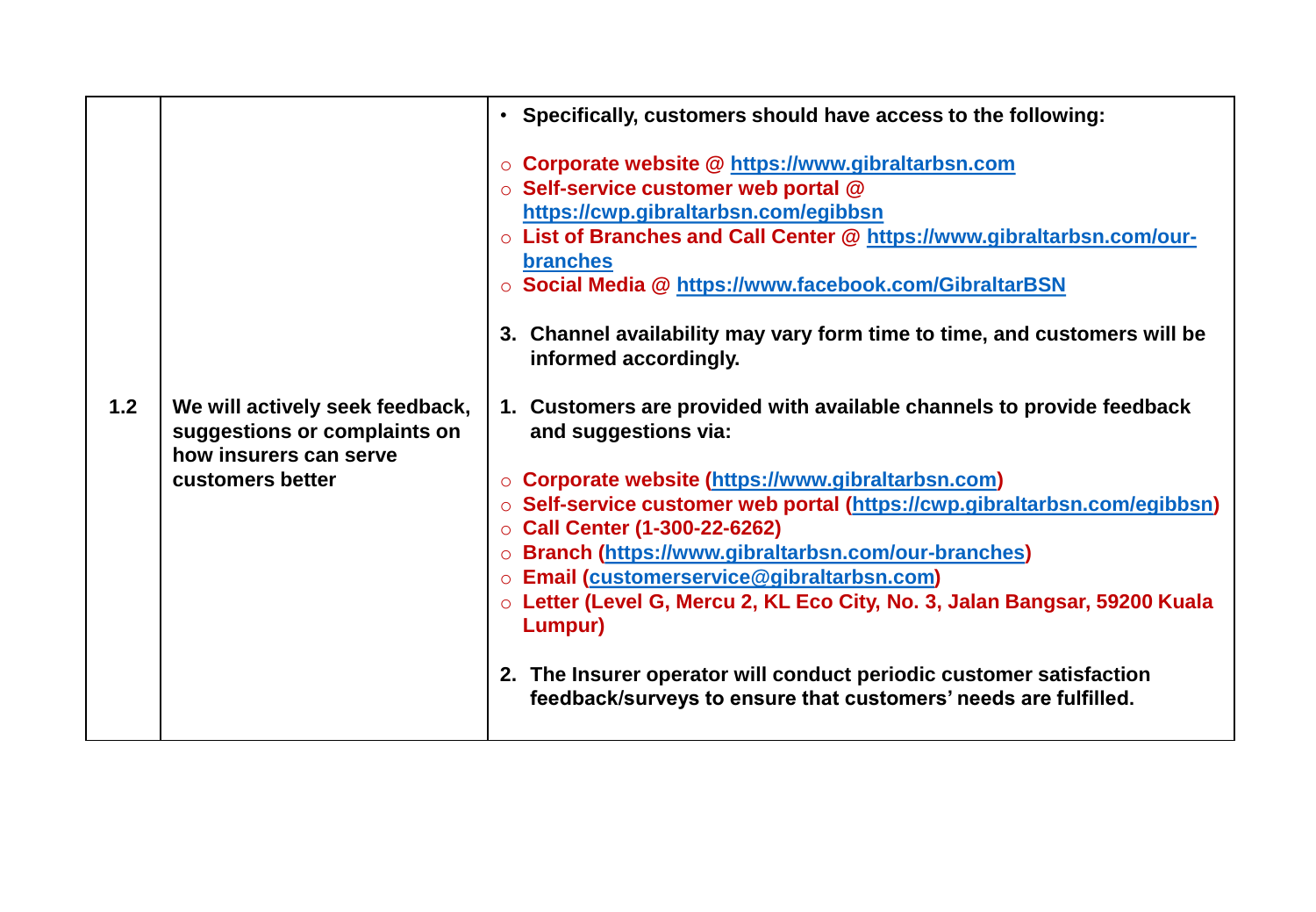| <b>Pillar 2</b>             |                                                                                   | <b>KNOW YOUR CUSTOMER</b>                                                                                                                                                                                                                                                                                                                                                                                                                                                                                                                               |  |  |
|-----------------------------|-----------------------------------------------------------------------------------|---------------------------------------------------------------------------------------------------------------------------------------------------------------------------------------------------------------------------------------------------------------------------------------------------------------------------------------------------------------------------------------------------------------------------------------------------------------------------------------------------------------------------------------------------------|--|--|
| <b>Description</b>          |                                                                                   | To understand a customer profile adequately which enables the insurers operators to:<br>• Know and anticipate the customer's needs and preference.<br>• Ask for requisite information and documents to best advise the customer.<br>• Offer suitable products and services.                                                                                                                                                                                                                                                                             |  |  |
|                             | <b>Expected Outcome</b>                                                           | <b>BUILD TRUST</b>                                                                                                                                                                                                                                                                                                                                                                                                                                                                                                                                      |  |  |
| <b>Service Level Target</b> |                                                                                   | 1. 90% of customers are served with suitable products and services which fit their<br>needs and wants.<br>2. Minimal complaints (ratio of 5% of total complaints) from customers are on not<br>understanding what was offered and/or not having the suitable products and<br>services.                                                                                                                                                                                                                                                                  |  |  |
| No.                         | <b>Commitment</b>                                                                 | <b>Service Level</b>                                                                                                                                                                                                                                                                                                                                                                                                                                                                                                                                    |  |  |
| 2.1                         | We will strive to help customers<br>find the right product to suit their<br>needs | 1. Knowledgeable and ethical staff and agents are available to serve<br>customers.<br>2. Training<br>Ensure employees and intermediaries are properly trained on<br>$\bullet$<br>products and services offered.<br>Training must be provided any time a new product is launched and<br>$\bullet$<br>regularly as refresher courses on existing products.<br>3. Understanding Customers' Need<br>In order to understand the customers' profile adequately, insurers<br>operators including their agents shall:-<br>• Listen attentively to he customers. |  |  |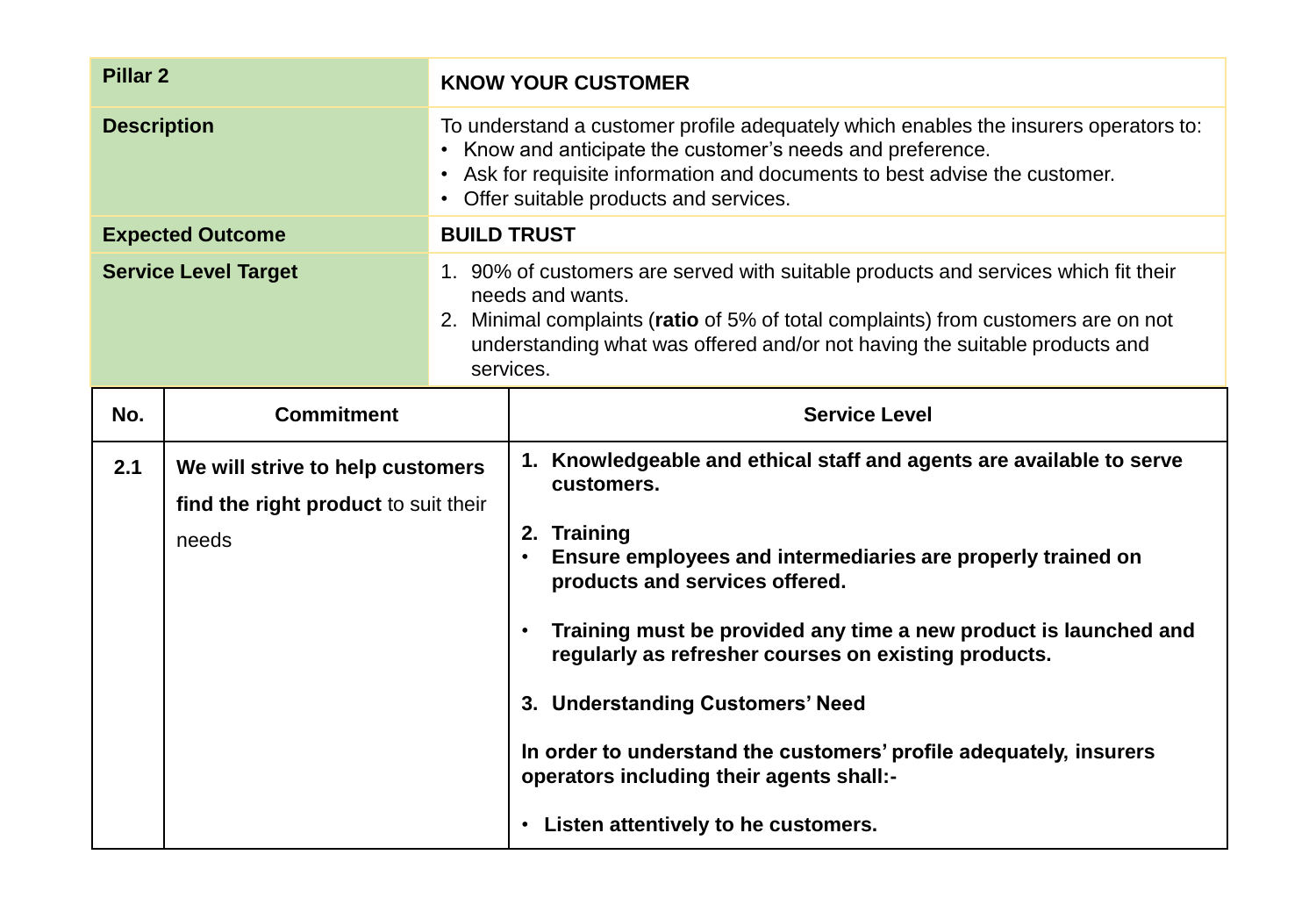| Acknowledge and properly understand the customers' needs and<br>preferences.<br>Ask for requisite information and documents to advise the customers<br>accordingly and in accordance with the Industry's Code of Practice on<br>the Personal Data Protection Act 2010.<br>Offer options of suitable products and services to meet the<br>customers' needs and wants.<br>4. Any options provided to customers shall be explained and on an<br>"opt-in-basis", e.g. riders, sharing/using customer information for<br>marketing and research purposes. |
|------------------------------------------------------------------------------------------------------------------------------------------------------------------------------------------------------------------------------------------------------------------------------------------------------------------------------------------------------------------------------------------------------------------------------------------------------------------------------------------------------------------------------------------------------|
| Note: Handling of customer information is governed by Bank Negara<br>Malaysia's Policy Document on Management of Customer Information and<br>Permitted Disclosures and insurers operators shall operate accordingly.                                                                                                                                                                                                                                                                                                                                 |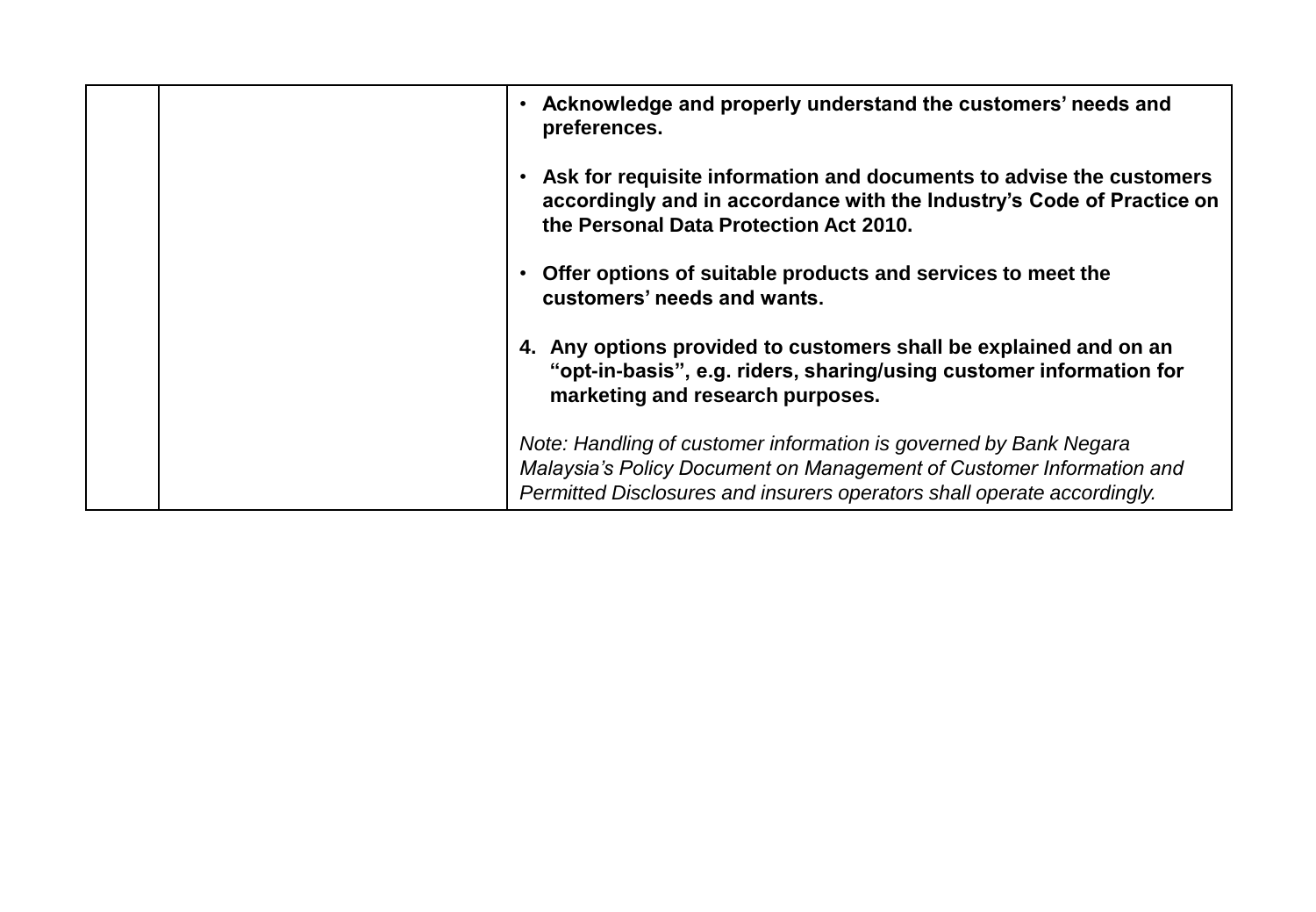| <b>Pillar 3</b>             |                                                                           | TIMELY, TRANSPARENT & EFFICIENT SERVICE                                                                                                                                                                                                                                                                                                           |                                                                                                                                                                                                                                                                                                                                                                                                       |
|-----------------------------|---------------------------------------------------------------------------|---------------------------------------------------------------------------------------------------------------------------------------------------------------------------------------------------------------------------------------------------------------------------------------------------------------------------------------------------|-------------------------------------------------------------------------------------------------------------------------------------------------------------------------------------------------------------------------------------------------------------------------------------------------------------------------------------------------------------------------------------------------------|
| <b>Description</b>          |                                                                           | Deliver a seamless service wherein customers are aware of:<br>• Insurers' operators' responsibilities towards customers.<br>• Expected service standard and time taken to deliver these services, i.e. time taken<br>to answer enquiries / resolve complaints.<br>• Where and how to obtain information required i.e. product features and costs. |                                                                                                                                                                                                                                                                                                                                                                                                       |
|                             | <b>Expected Outcome</b>                                                   |                                                                                                                                                                                                                                                                                                                                                   | <b>CUSTOMER SATISFACTION</b>                                                                                                                                                                                                                                                                                                                                                                          |
| <b>Service Level Target</b> |                                                                           | 1. 80% of customers are being served within the expected service level and<br>timelines.<br>2. 100% of customers are issued with policy documents in a timely manner.<br>3. Declining complaints ratio.                                                                                                                                           |                                                                                                                                                                                                                                                                                                                                                                                                       |
| No.                         | <b>Commitment</b>                                                         |                                                                                                                                                                                                                                                                                                                                                   | <b>Service Level</b>                                                                                                                                                                                                                                                                                                                                                                                  |
| 3.1                         | We will set clear<br>responsibilities towards<br>customers and uphold it. |                                                                                                                                                                                                                                                                                                                                                   | A standard commitment on clear responsibilities to be a mandatory write<br>up on all client charters should cover the following guiding principles:-<br>1) A clear an concise objective of the Charter.<br>2) Mission.<br>3) Values to be provided to the customer, e.g. fairness, transparency,<br>integrity, ethics, professionalism, timeliness,<br>4) Efficient/effective communication channels. |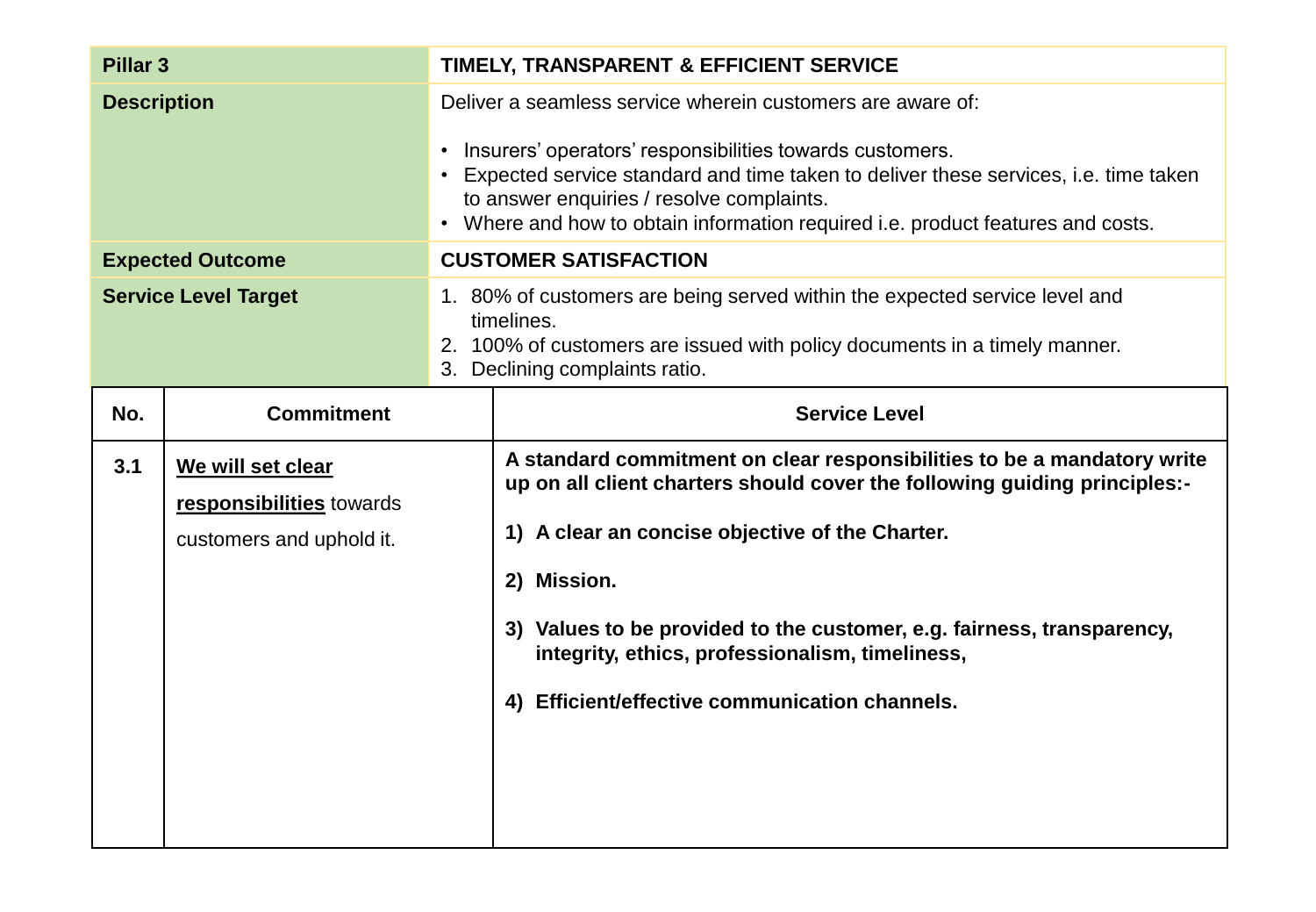| 3.2    | We will set clear expectation on                                      | To include a clear expectation on time taken for various services:-                                                                                                                                                                                                      |
|--------|-----------------------------------------------------------------------|--------------------------------------------------------------------------------------------------------------------------------------------------------------------------------------------------------------------------------------------------------------------------|
|        | time taken for various services.                                      | 1. Delivery of Services:-                                                                                                                                                                                                                                                |
|        |                                                                       | Information on turnaround time on delivery of services must be made<br>available in the Clients Charter through various channels (head offices<br>/ branches / brochures / call center / website / social media).                                                        |
|        |                                                                       | 2. Standards to be adopted:-                                                                                                                                                                                                                                             |
| 3.3    | We will ensure efficient policy                                       | <b>Serve Walk-in Customer Promptly:</b>                                                                                                                                                                                                                                  |
|        | servicing and providing relevant<br>documentation in a timely manner. | • Customer Waiting Time: Within 10 minutes.                                                                                                                                                                                                                              |
|        |                                                                       | 1. Customers shall be informed of each step and documentation<br>required to alter, renew, surrender or cancel a policy, e.g. what<br>happens when there are changes to the policy, notice on renewal,<br>etc. as well as consequence arising from any of these actions. |
|        |                                                                       | 2. Customers are to be reminded in the renewal notice to inform the<br>insurance company of any changes in the risk before renewal.                                                                                                                                      |
|        |                                                                       | 3. The standard operating procedure on dealings with customers must<br>be clearly complied with.                                                                                                                                                                         |
| 3.3(a) | We will ensure efficient policy                                       | <b>Life &amp; Health</b>                                                                                                                                                                                                                                                 |
|        | servicing and providing relevant<br>documentation in a timely manner. | 1. Policy Account Turnaround Time (from receipt of full<br>documentation, information and payment of premium):-                                                                                                                                                          |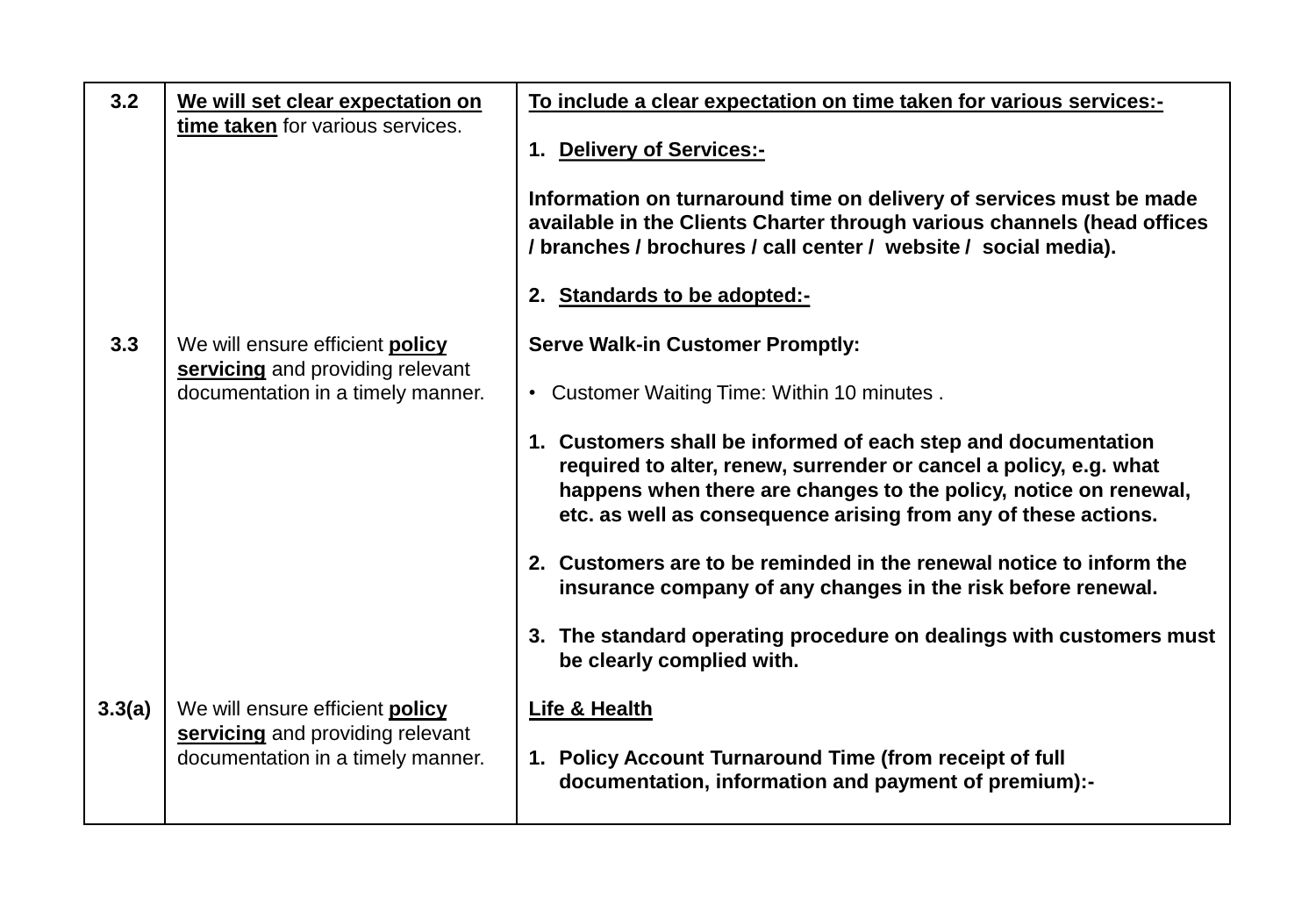| a) Policy Issuance (upon acceptance in the policy system)                                                                                                                            |
|--------------------------------------------------------------------------------------------------------------------------------------------------------------------------------------|
| <b>New and Existing Customer:-</b>                                                                                                                                                   |
| i.<br>Standard cases – within 5 working days                                                                                                                                         |
| Additional information required / pre-existing medical condition /<br>ii.<br>complex cases - within 10 working days                                                                  |
| b) Change of policy account details (endorsement):                                                                                                                                   |
| Policy/Certificate Changes (Non-financial) : within 3 working days<br>i.                                                                                                             |
| <b>Policy Changes (Financial):</b><br>i.                                                                                                                                             |
| Standard cases – within 5 working days<br>$\circ$                                                                                                                                    |
| Non-Standard cases – within 10 working days<br>$\circ$                                                                                                                               |
| c) Reinstatement: within 10 working days (with payment & complete<br>documentation.)                                                                                                 |
| 2. Renewal notice issuance:                                                                                                                                                          |
| For policy with guaranteed renewal, premium due notice will be<br>i.<br>issued not less than 30 calendar days before the next premium due<br>date.                                   |
| Notification of Revised Premium to renewable basic term policy /<br>ii.<br>term rider will be issued not less than 30 calendar days before the<br>expiry of existing policy / rider. |
| 3. Cancellation/surrendering of policy: 10 working days upon receipt<br>of full documents - to also include processing of refund premium.                                            |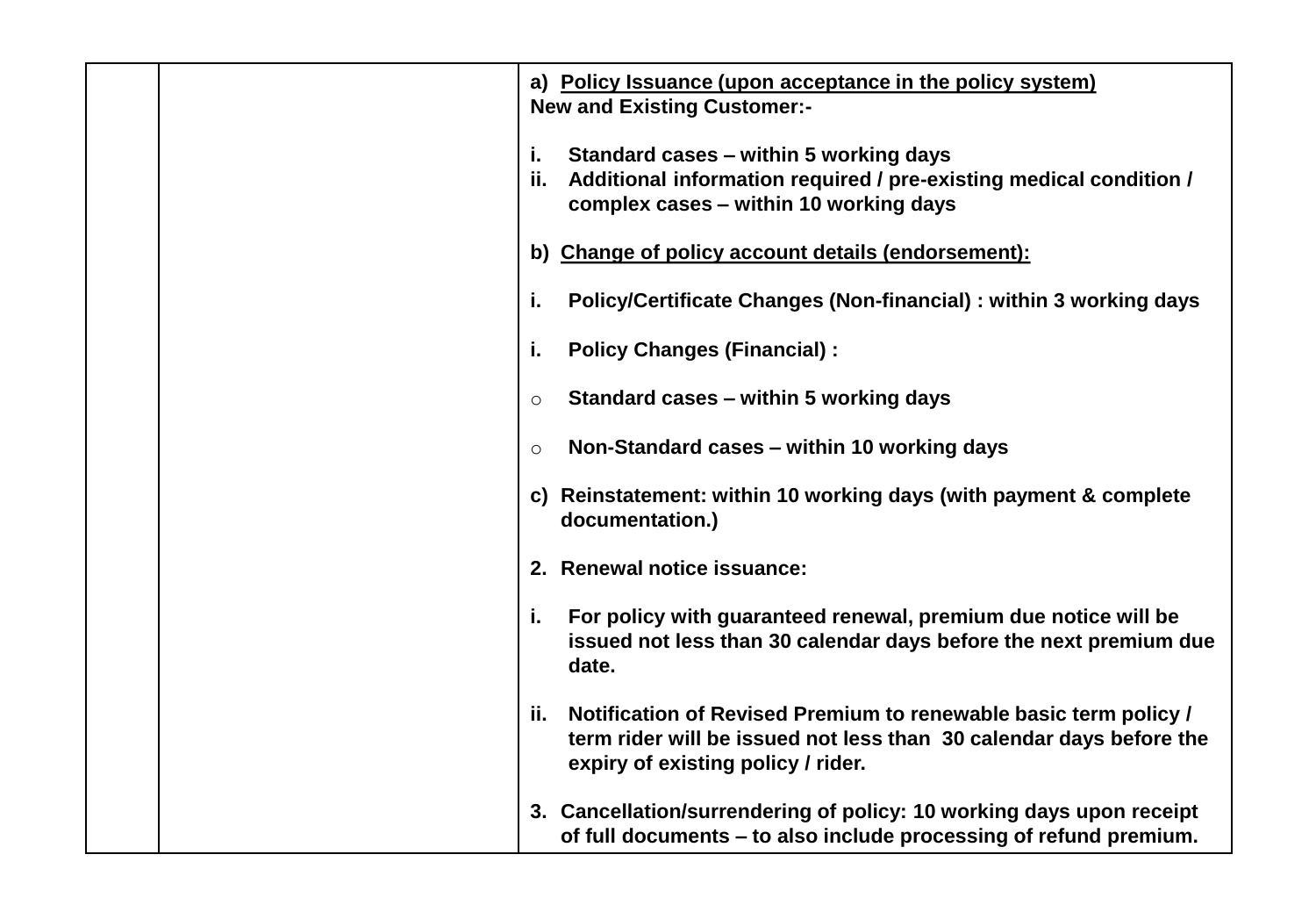|     |                                                    | 4. Issuance of medical / hospitalization card for individuals - Within<br>same business day of policy issuance.                                                                                                              |
|-----|----------------------------------------------------|------------------------------------------------------------------------------------------------------------------------------------------------------------------------------------------------------------------------------|
|     |                                                    | Note: The timelines above do not take into account onboarding process -<br>insurers operators have their own onboarding process/introduction to its<br>products and services.                                                |
| 3.4 | We will be open and transparent in<br>our dealings | The following information shall be easily accessible and made<br>available through the various channels of communication such a<br>branches / brochures / call centers / social media / website:                             |
|     |                                                    | 1. Product related details, i.e. product features, product disclosure<br>sheets, terms and conditions, key facts and exclusions will be<br>shared at the point of sale.                                                      |
|     |                                                    | 2. Fees, charges (other than premiums), and interest (if any) as well as<br>obligations in the use of a product or service (e.g. when premium<br>needs to be paid and explaining payment before cover warranty).             |
|     |                                                    | 3. Anti-fraud statement and key points to remember, i.e. confidentiality<br>of customer information, free look period of not less than 15<br>calendar days & insurer's operators' right to reject or accept<br>applications. |
|     |                                                    | 4. All of the above information shall be explained and stated using<br>simple words and in an easy to understand manner.                                                                                                     |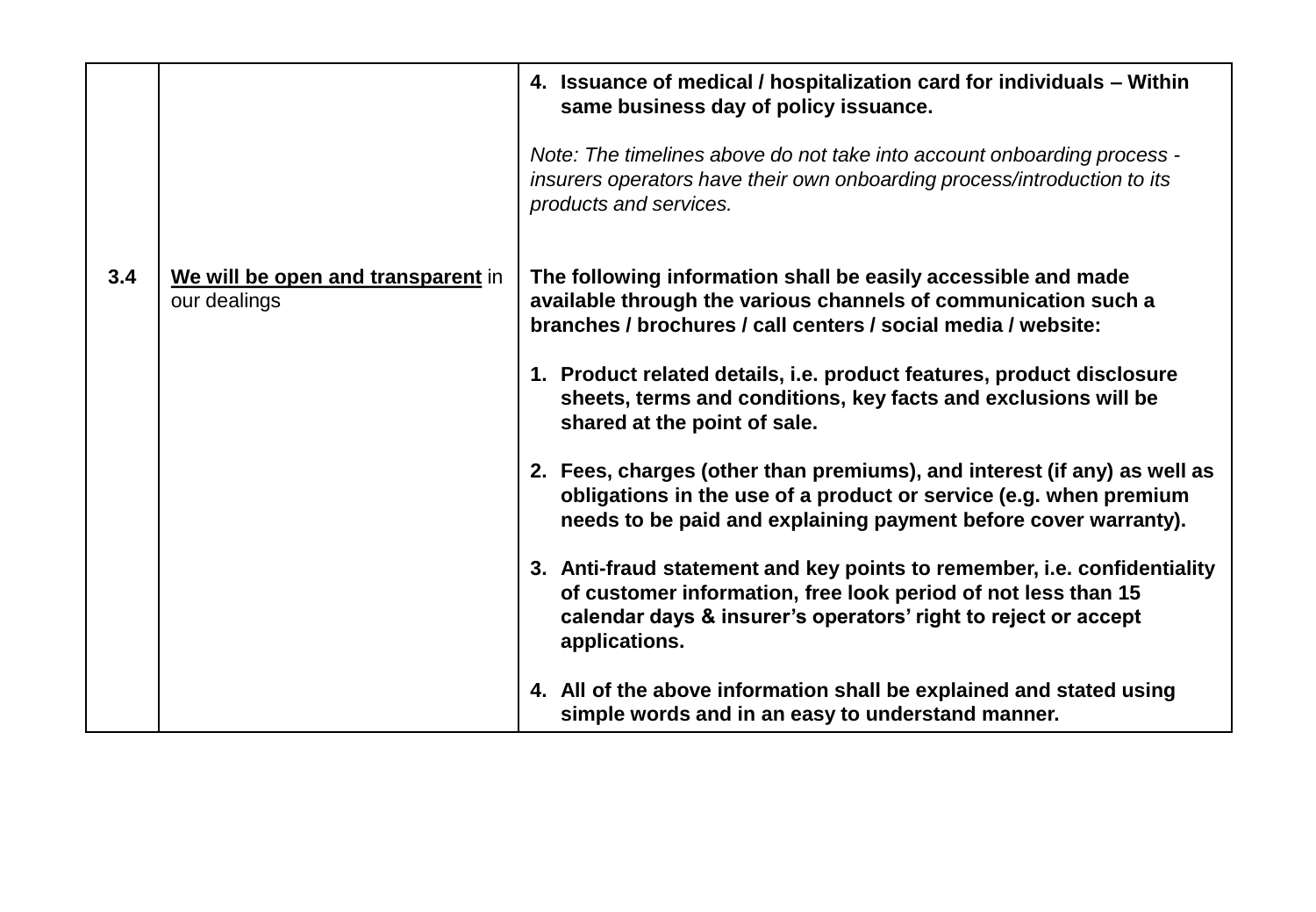| 3.5 | We will follow through and provide                                                           | 1. Phone                                                                                                                                                                                                                                    |
|-----|----------------------------------------------------------------------------------------------|---------------------------------------------------------------------------------------------------------------------------------------------------------------------------------------------------------------------------------------------|
|     | the requisite answers / updates to<br>customers' <b>queries &amp; complaints</b><br>promptly | • Where no follow up is required – Immediate such as first call<br>resolution.                                                                                                                                                              |
|     |                                                                                              | Where follow up is required – Within 3 working days from the date of<br>the first call.                                                                                                                                                     |
|     |                                                                                              | 2. Written (Email, fax, written letter & social media)                                                                                                                                                                                      |
|     |                                                                                              | <b>For Email/Social media:-</b><br>$\bullet$                                                                                                                                                                                                |
|     |                                                                                              | $\circ$ Provide acknowledgement response within 1 calendar day.<br>$\circ$ Acknowledgement to include expected timeline and any other<br>relevant information.<br>$\circ$ Non-complex enquiry – respond within 3 working days from the date |
|     |                                                                                              | of receipt.                                                                                                                                                                                                                                 |
|     |                                                                                              | For letter or fax                                                                                                                                                                                                                           |
|     |                                                                                              | $\circ$ Enquiries will be replied within 3 working days from the date of<br>receipt on non-complex enquiries.                                                                                                                               |
|     |                                                                                              | 3. Counter/Branches                                                                                                                                                                                                                         |
|     |                                                                                              | • Where no follow up is required, insurers operators will endeavor to<br>provide first touch point resolution immediately.<br>• Where follow-up is required - Within 5 working days from the date of<br>the first visit.                    |
|     |                                                                                              | Note: Where enguiry is complex, insurers operators will provide a<br>reasonable timeframe and keep the customer updated accordingly.                                                                                                        |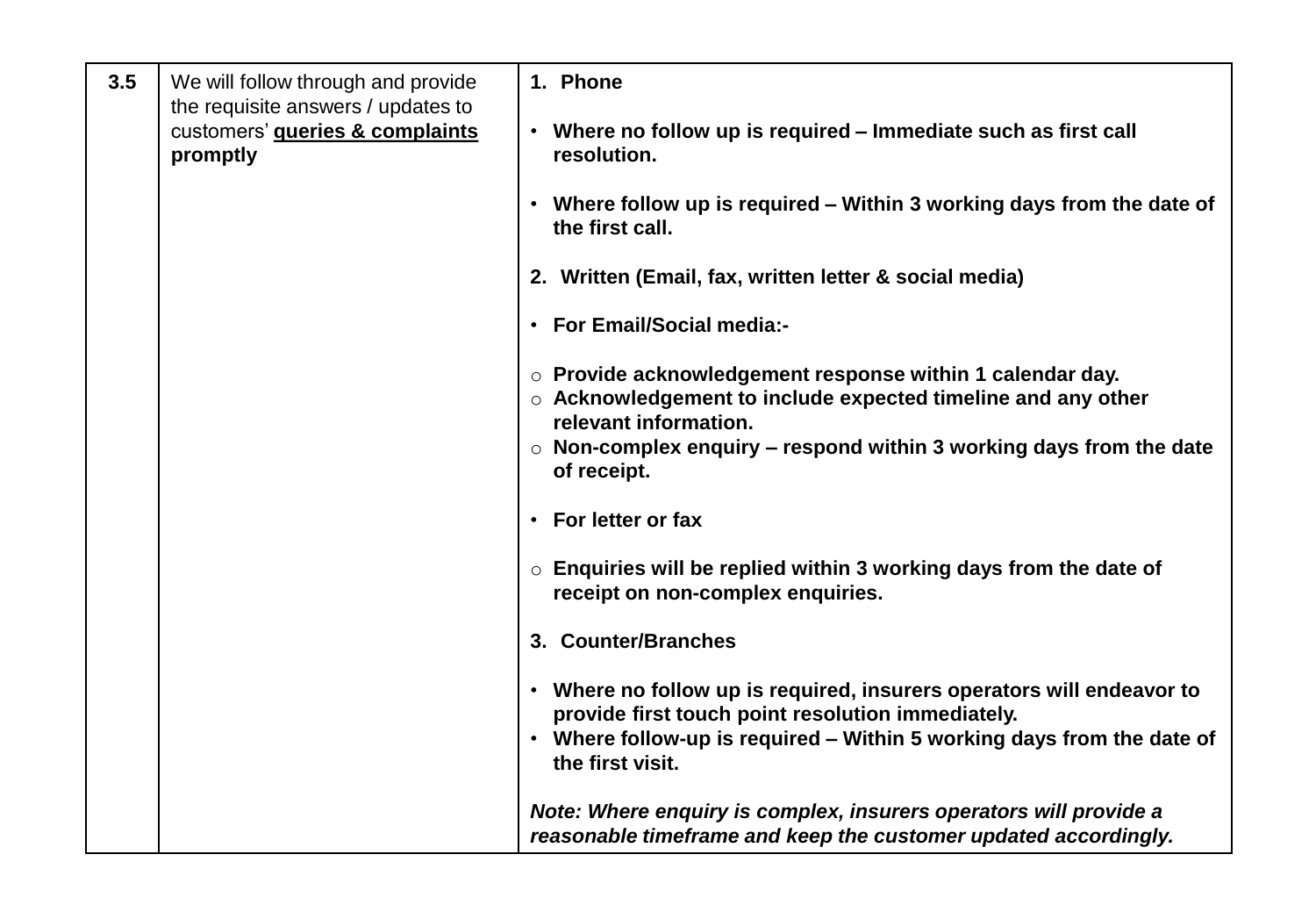| 3.6 | We will ensure consistent and<br>thorough complaints handling | To adopt the following:-                                                                                                                                                                                                                                                                                         |
|-----|---------------------------------------------------------------|------------------------------------------------------------------------------------------------------------------------------------------------------------------------------------------------------------------------------------------------------------------------------------------------------------------|
|     |                                                               | 1. Customers shall be informed of the various options for submitting<br>a complaint through available channels, depending on the insurers<br>operators channel presence and whichever applicable, i.e. provide<br>complaints unit contact details (telephone number and address),<br>website, social media, etc. |
|     |                                                               | 2. A verification process has to be performed on the policyholders /<br>participants.                                                                                                                                                                                                                            |
|     |                                                               | 3. Communicate clearly on the issue and gather adequate information<br>for an informed resolution.                                                                                                                                                                                                               |
|     |                                                               | 4. Address the issue in an equitable, objective and timely manner by<br>informing the complainants on insurers' operators' decision no later<br>than 14 calendar days from the date of the receipt of the complaints.                                                                                            |
|     |                                                               | 5. If the case is complicated or requires further investigation, insurers<br>/ operators shall inform the complainant accordingly and update<br>progress every 14 calendar days. If not resolved, to update within<br>another 14 calendar days. Thereafter, after every 30 calendar days.                        |
|     |                                                               | 6. Keep the complainants updated if unable to address issues within<br>the stipulated timeframe.                                                                                                                                                                                                                 |
|     |                                                               | 7. Refer the complainants to the next level of escalation if the<br>resolutions are not to the satisfaction of the complainants. Contact<br>details of Bank Negara Malaysia LINK, BNMTELELINK and Financial<br>Ombudsman Scheme must be clearly provided.                                                        |
|     |                                                               | Note: Complaints handling and timelines is governed by Bank Negara<br>Malaysia (BNM)'s Guidelines on Complaints Handling and insurers<br>operators shall operate accordingly.                                                                                                                                    |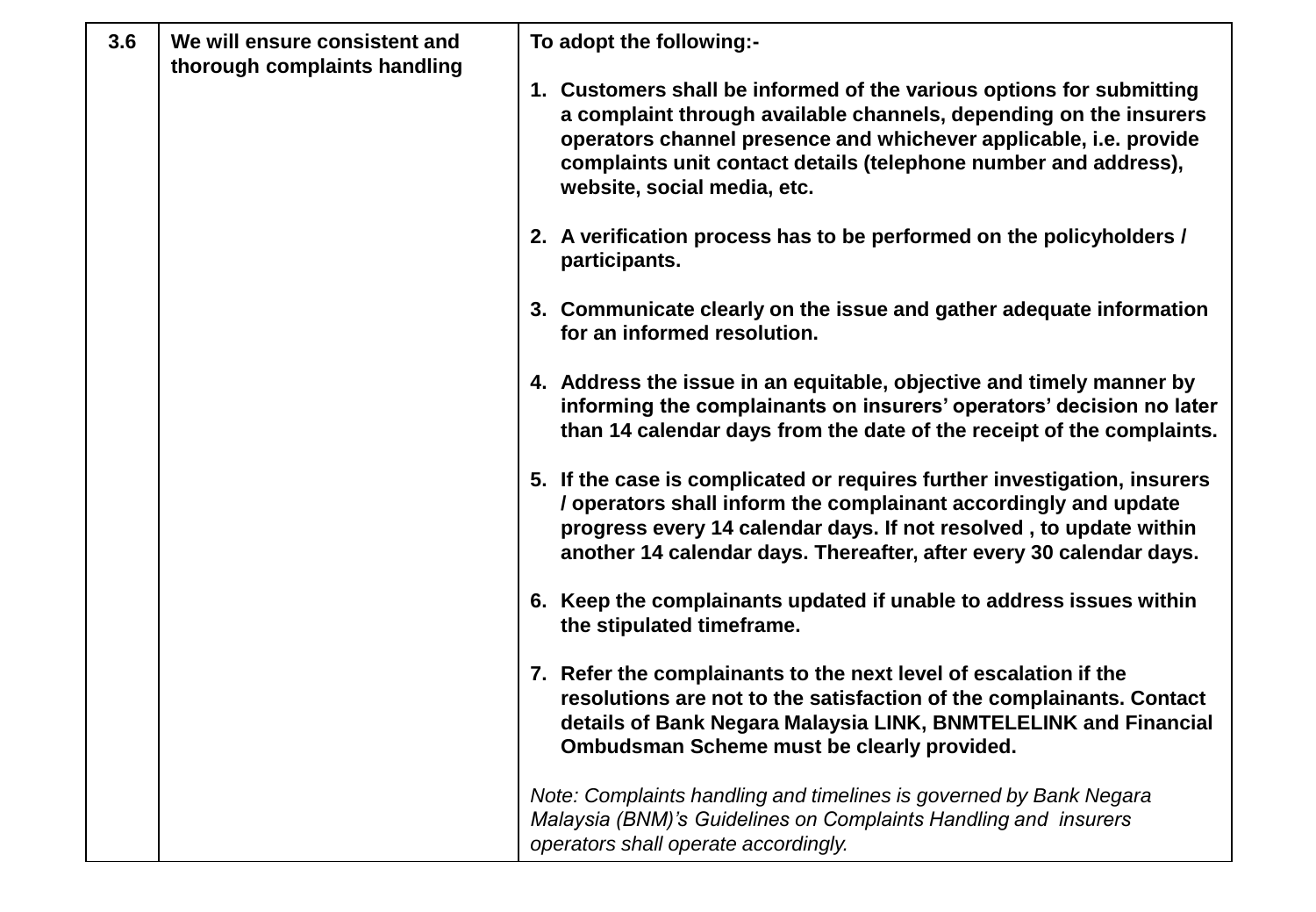| Pillar 4                    |                                                                                                                                                                | <b>FAIR, TIMELY &amp; TRANSPARENT CLAIMS SETTLEMENT PROCESS</b>                                                                                                                                                                                                                                                                                                                                                                                                                                                                                                                                                                                                                                                                                                                                          |  |
|-----------------------------|----------------------------------------------------------------------------------------------------------------------------------------------------------------|----------------------------------------------------------------------------------------------------------------------------------------------------------------------------------------------------------------------------------------------------------------------------------------------------------------------------------------------------------------------------------------------------------------------------------------------------------------------------------------------------------------------------------------------------------------------------------------------------------------------------------------------------------------------------------------------------------------------------------------------------------------------------------------------------------|--|
| <b>Description</b>          |                                                                                                                                                                | Deliver a seamless claims processing and settlement experience wherein customers are<br>aware of:<br>• Procedures, documentation and steps including various options (if any) for first notification<br>of loss in an event of a claim.<br>• Expected service standard for claims processing and specific time taken for each step<br>within the claims processing stages.<br>• Various redress mechanisms for unsatisfactory claims payment.                                                                                                                                                                                                                                                                                                                                                            |  |
|                             | <b>Expected Outcome</b>                                                                                                                                        | PROVIDE PEACE OF MIND TO CUSTOMERS                                                                                                                                                                                                                                                                                                                                                                                                                                                                                                                                                                                                                                                                                                                                                                       |  |
| <b>Service Level Target</b> |                                                                                                                                                                | 1. 75% of the customers are satisfied with the claims decisions and processes.<br>2. Declining complaints ratio over the years from customers on claims settlement and<br>processes.<br>3. 100% of legitimate claims are paid accordingly.                                                                                                                                                                                                                                                                                                                                                                                                                                                                                                                                                               |  |
| No.                         | <b>Commitment</b>                                                                                                                                              | <b>Service Level</b>                                                                                                                                                                                                                                                                                                                                                                                                                                                                                                                                                                                                                                                                                                                                                                                     |  |
| 4.1                         | We will set clear timeline for<br>claims settlement process and<br>strive to settle claims within these<br>prescribed timeline and in a<br>transparent manner. | To set clear timeline for claims settlement process and strive to settle claims<br>within these prescribed timelines and in a transparent manner by adopting the<br>following procedures:-<br>1. Customers will be informed of the estimated time taken for claims settlement<br>process and expected service standard<br>This information shall be made available through various channels (i.e.<br>branches/brochures/call centers/social media/website).<br>2. Customers shall be informed on the acknowledgement of their claim within 7<br>working days from receipt of claims notification.<br>3. All claims notification through agents must reach the insurers operator within<br>3 working days, except for crime related claims which should be notified<br>within 24 hours from time of loss. |  |